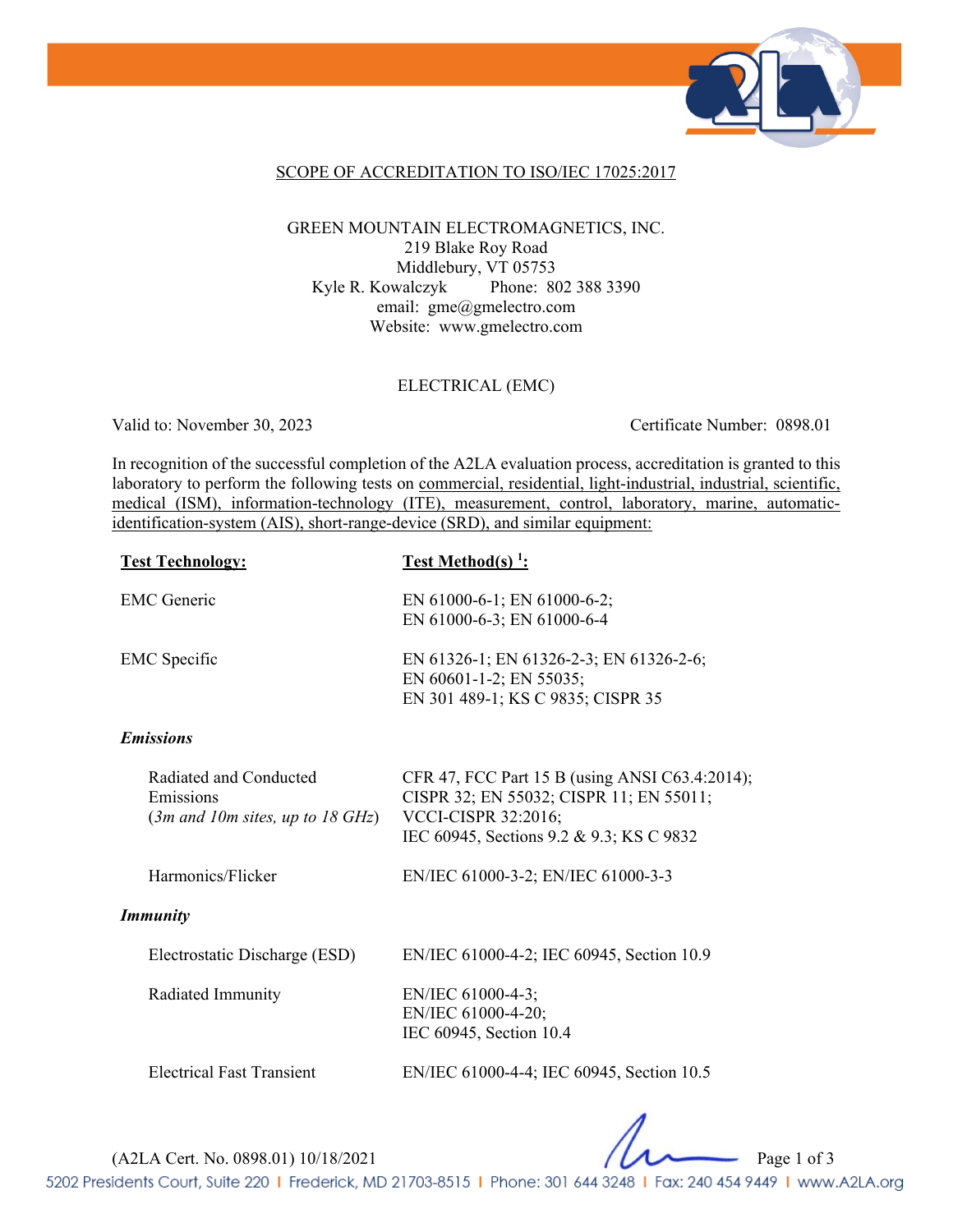### $Test Technology:$

# **Test Method(s)<sup>1</sup>:**

# *Immunity (cont.)*

| Surge Immunity                              | EN/IEC 61000-4-5; IEC 60945, Section 10.6                                      |
|---------------------------------------------|--------------------------------------------------------------------------------|
| Conducted Immunity                          | EN/IEC 61000-4-6; IEC 60945, Section 10.3                                      |
| Magnetic Field Immunity                     | EN/IEC 61000-4-8                                                               |
| Voltage Dips, Interrupts,<br>and Variations | EN/IEC 61000-4-11; IEC 60945, Sections 10.7 & 10.8                             |
| <b>Product Safety</b>                       |                                                                                |
| <b>Insulation Resistance</b>                | EN/IEC 60204, Section 18.3                                                     |
| Dielectric Strength                         | EN/IEC 60204, Section 18.4;<br>EN/IEC 61010-1, Section 6.8;<br>IEC 62368-1     |
| <b>Electrical Bonding</b>                   | EN/IEC 60204, Section 18.2;<br>EN/IEC 61010-1, Section 6.5.1.3;<br>IEC 62368-1 |
| Temperature Rise                            | EN/IEC 61010-1, Section 10.1;<br>IEC 62368-1                                   |
| Input Current                               | EN/IEC 61010-1, Section 5.1;<br>IEC 62368-1                                    |
| Drop Test                                   | EN/IEC 61010-1, Section 8.2                                                    |
| Marking Durability                          | EN/IEC 61010-1, Section 5.3;<br>IEC 62368-1                                    |
| <b>Fault Condition</b>                      | EN/IEC 61010-1, Section 4.4;<br>IEC 62368-1                                    |
| Touch/PE Current                            | IEC 62368-1                                                                    |
| Environmental                               |                                                                                |
| Cold                                        | IEC 60068-2-1; IEC 60945, Section 8.3                                          |
| Dry Heat                                    | IEC 60068-2-2; IEC 60945, Section 8.2                                          |
| Heat with Humidity                          | IEC 60068-2-30; IEC 60945, Section 8.4                                         |

 $($ A2LA Cert. No. 0898.01) 10/18/2021 Page 2 of 3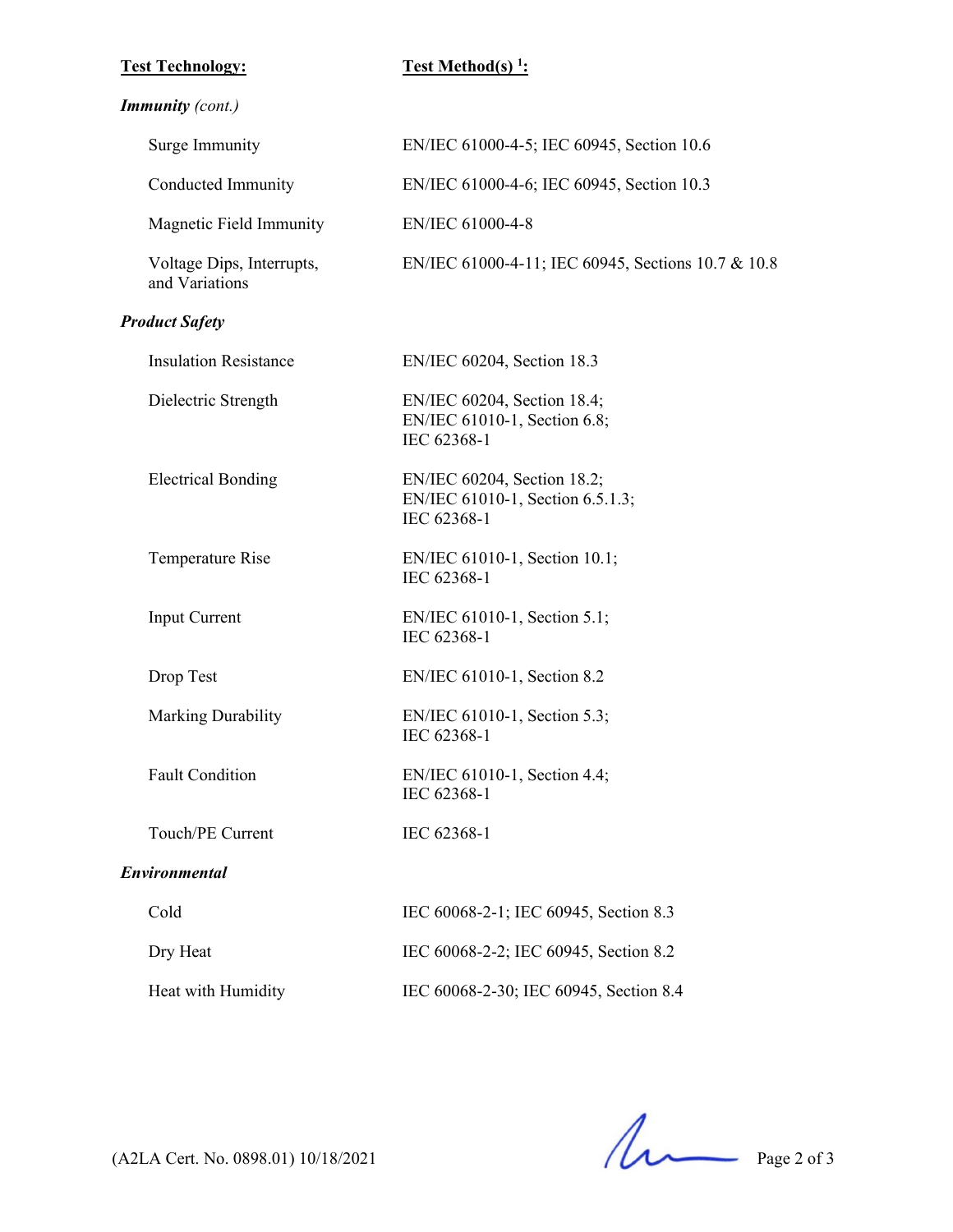| <b>Test Technology:</b>     | Test Method(s) $1$ :                                                                                                                                                                              |
|-----------------------------|---------------------------------------------------------------------------------------------------------------------------------------------------------------------------------------------------|
| <b>Radio Physical Tests</b> |                                                                                                                                                                                                   |
| <b>SRD</b>                  | EN 300 220-1; EN 300 220-2;<br>EN 300 440                                                                                                                                                         |
| <b>AIS</b>                  | IEC 61993-2, Section 15;<br>IEC 62320-1, Sections 9 & 11;<br>IEC 62320-2, Section 7;<br>IEC 62287-1, Sections 9 & 11;<br>CFR 47, FCC Parts 80 and 87 (using ANSI/TIA-603-E,<br>[up to 18 $GHz$ ]) |

<sup>1</sup> When the date, edition, version, etc. is not identified in the scope of accreditation, laboratories may use the version that immediately precedes the current version for a period of one year from the date of publication of the standard measurement method, per part C., Section 1 of A2LA *R101 - General Requirements- Accreditation of ISO-IEC 17025 Laboratories*.

Testing Activities Performed in Support of FCC Certification in Accordance with 47 Code of Federal Regulations and FCC KDB 974614, Appendix A, Table A.1<sup>2</sup>:

| <b>Rule Subpart/Technology:</b>                                                                    | <b>Test Method:</b> | <b>Maximum</b><br><b>Frequency:</b> |
|----------------------------------------------------------------------------------------------------|---------------------|-------------------------------------|
| Unintentional Radiators<br>Part 15B                                                                | ANSI C63.4:2014     | 18000 MHz                           |
| Maritime and Aviation Radio Services<br>(FCC Licensed Radio Service Equipment)<br>Part 80, Part 87 | $ANSI/TIA-603-E$    | 18000 MHz                           |

<sup>2</sup> Accreditation does not imply acceptance to the FCC equipment authorization program. Please see the FCC website (https://apps.fcc.gov/oetcf/eas/) for a listing of FCC approved laboratories.

 $(A2LA$  Cert. No. 0898.01) 10/18/2021